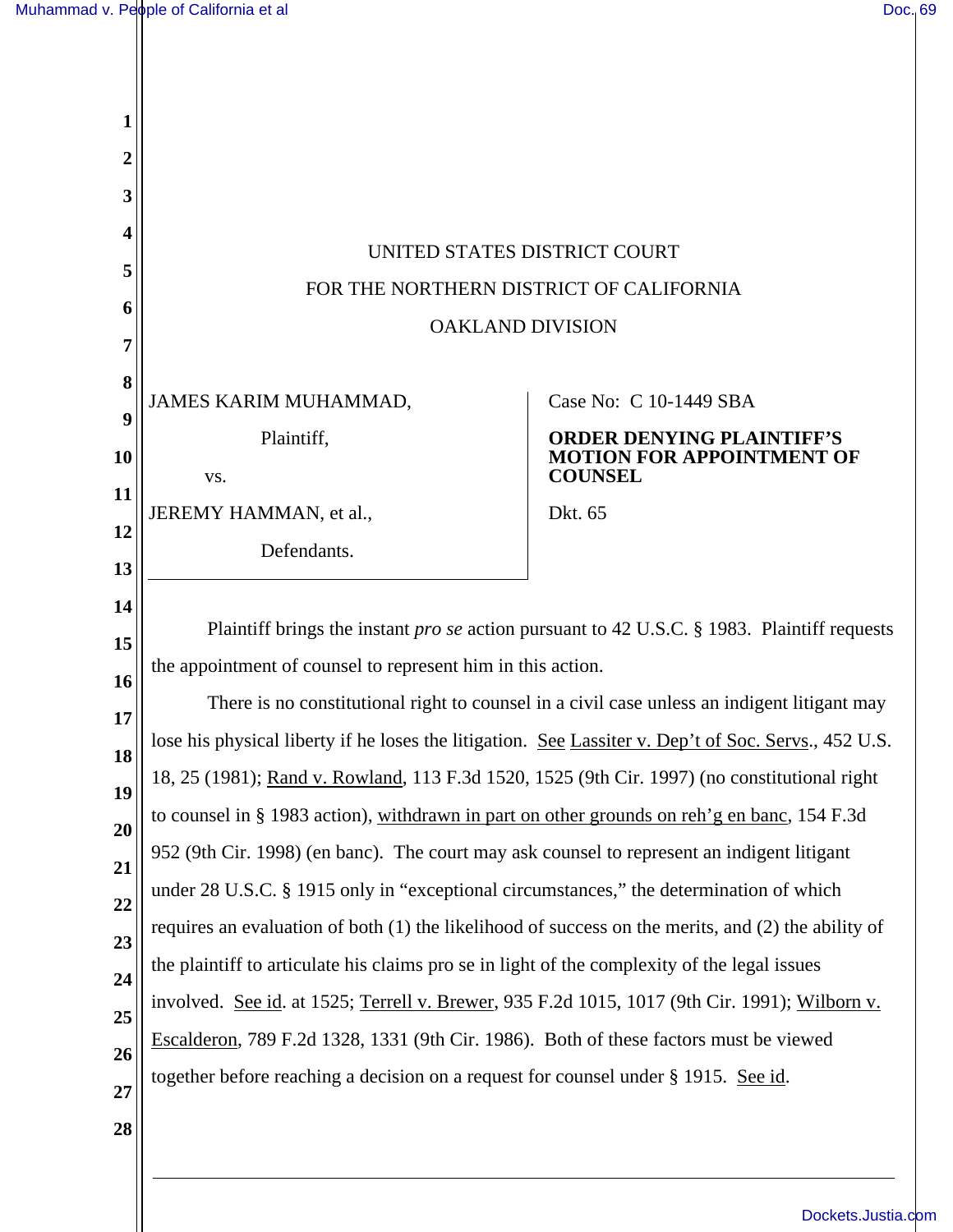| $\mathbf{1}$ | The Court is unable to assess at this time whether exceptional circumstances exist which          |  |  |
|--------------|---------------------------------------------------------------------------------------------------|--|--|
| $\mathbf{2}$ | would warrant seeking volunteer counsel to accept a pro bono appointment. The proceedings         |  |  |
| 3            | are at an early stage and it is premature for the Court to determine Plaintiff's likelihood of    |  |  |
| 4            | success on the merits. Moreover, based on the numerous submissions of Plaintiff, there is no      |  |  |
| 5            | indication that Plaintiff is unable to articulate the basis of his claims in view of the lack of  |  |  |
| 6            | complexity involved. See Agyeman v. Corrs. Corp. of Am., 390 F.3d 1101, 1103 (9th Cir.            |  |  |
| 7            | 2004). Accordingly, the request for appointment of counsel at this time is DENIED. The            |  |  |
| 8            | Court will consider appointment of counsel later in the proceedings, after the Court has a better |  |  |
| 9            | understanding of the procedural and substantive matters at issue. Therefore, Plaintiff may file   |  |  |
| 10           | a renewed motion for the appointment of counsel if and when Defendants file a dispositive         |  |  |
| 11           | motion directed to Plaintiff's complaint. If the Court decides that appointment of counsel is     |  |  |
| 12           | warranted at that time, it will seek volunteer counsel to agree to represent Plaintiff pro bono.  |  |  |
| 13           | This Order terminates Docket 65.                                                                  |  |  |
| 14           | IT IS SO ORDERED.                                                                                 |  |  |
| 15           | Mandera B.Org<br>Dated: April 8, 2011                                                             |  |  |
| 16           | <b>United States District Judge</b>                                                               |  |  |
| 17           |                                                                                                   |  |  |
| 18           |                                                                                                   |  |  |
| 19           |                                                                                                   |  |  |
| 20           |                                                                                                   |  |  |
| 21           |                                                                                                   |  |  |
| 22           |                                                                                                   |  |  |
| 23           |                                                                                                   |  |  |
| 24           |                                                                                                   |  |  |
| 25           |                                                                                                   |  |  |
| 26           |                                                                                                   |  |  |
| 27           |                                                                                                   |  |  |
| 28           |                                                                                                   |  |  |
|              | $-2-$                                                                                             |  |  |
|              |                                                                                                   |  |  |